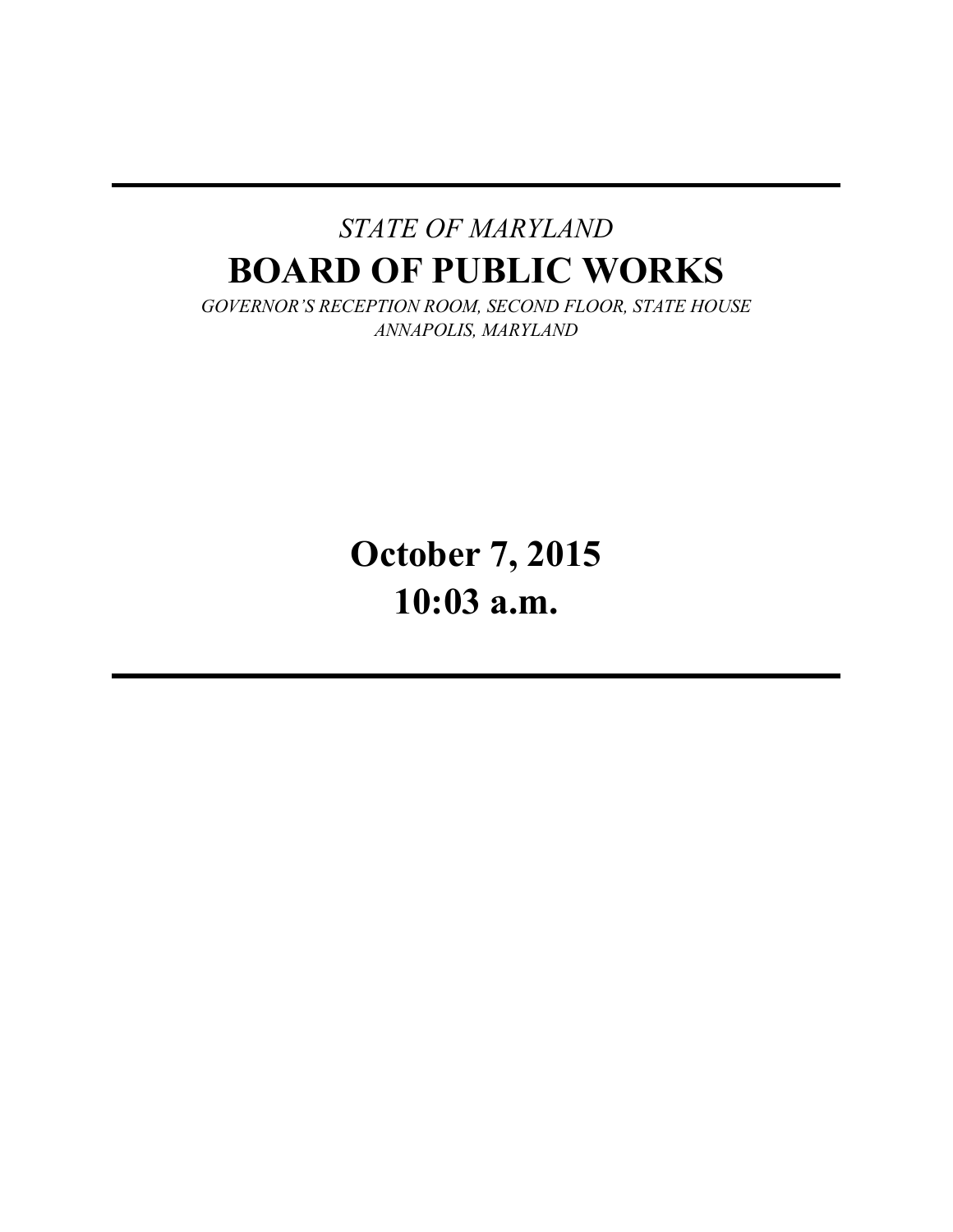are number one, just remind them they are number two. And I really applaud that allocation of resources. Thank you, Lieutenant Governor.

LIEUTENANT GOVERNOR RUTHERFORD: Well, thank you. Thank you for that correction. I didn't realize that New Orleans was running around saying that.

(Laughter.)

LIEUTENANT GOVERNOR RUTHERFORD: Yeah, because this community has been existence since the late 1700s. So, and for New Orleans of all places that sits below sea level to make that kind of allegation. Any other questions?

COMPTROLLER FRANCHOT: I just wanted to follow up on your appropriate comments about Item 18, the North Point Community Center.

This is not a small issue for the people of Dundalk. This is something that has absolutely tormented the community. And this project was brought in by the folks from the county government and it was presented to the citizens as a fait accompli that public land was going to be sold to a private developer. And they were going to have to either take it as is, or the entire facility was going to be allowed to rot.

That was the, citizens understandably got very up in arms about the whole thing. They defeated every politician at the polls that supported it. Because they said we want to, we want to be consulted. We don't want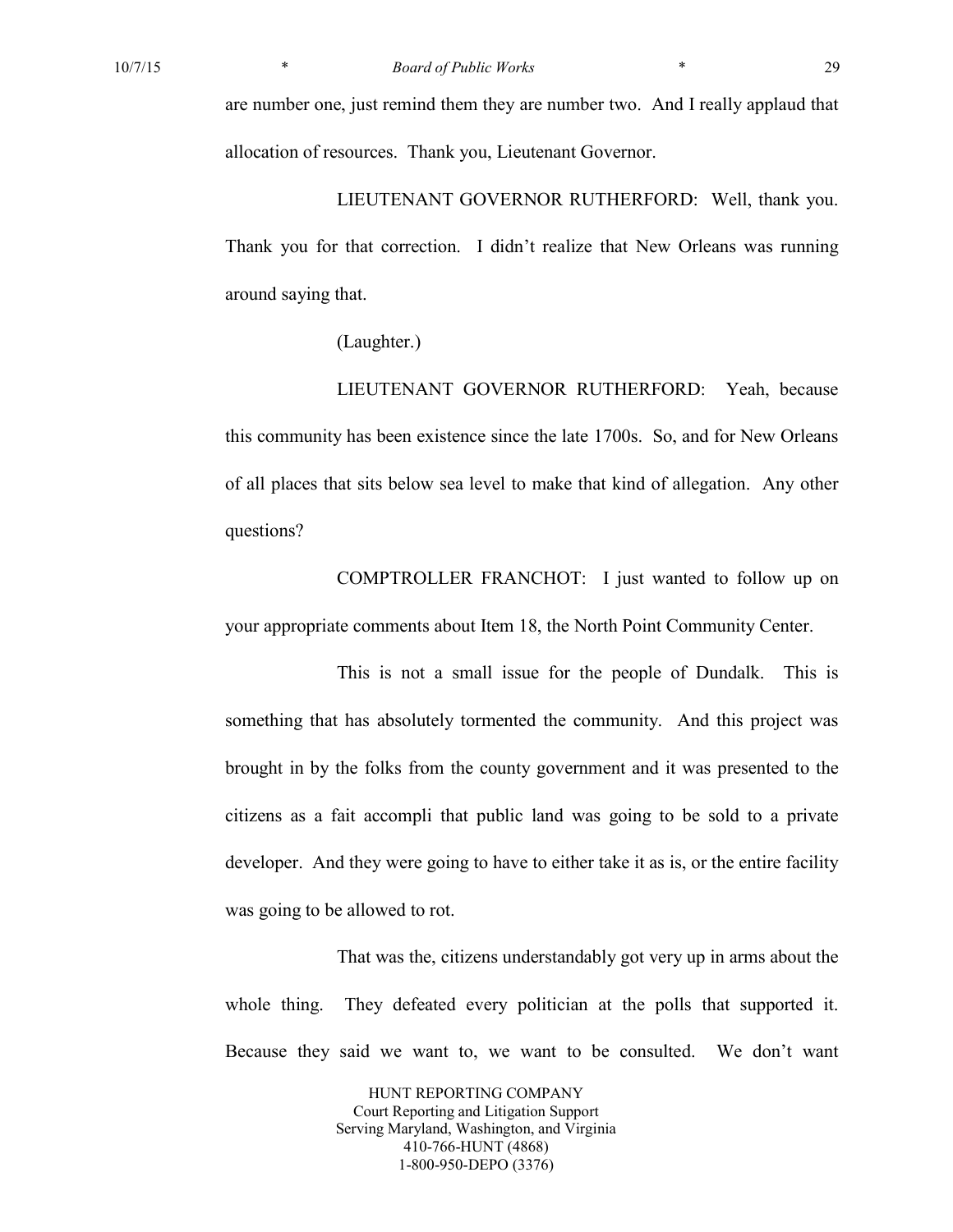## 10/7/15 \* *Board of Public Works* \* 30

somebody coming in from outside our community and telling us my way or the highway, take it or leave it, this is what we're going to do. And by the way, we're doing it for your benefit.

So the citizens got organized and they threw out all the elected officials that supported this in the area. And now we're faced with this situation. Because this item, I believe, was originally on the Board for the 21st of this month. So everybody in Dundalk got all charged up and concerned that it was going to be approved over their strong objections. And then suddenly it got put on the Board's Agenda for today, and they really got alarmed. Because for years they have been told to sit down and listen and that the other folks are going to do the talking. That's how they feel in Dundalk. They have absolutely no say in this.

So those two items, the fact that it's sale of public park land for private developers, and that it doesn't have a single iota of local support, and in fact there's bitter, bitter opposition. So I applaud the Governor for not voting, certainly not pushing this thing through. But I have a strong message for the citizens of Dundalk. This is your opportunity to reassert your control. Because you have a Board of Public Works that is going to listen to you. And you don't have to be force fed something for your own good that you don't want. I'm not sure how I'll vote at the end of the day. But to every person up there in that area,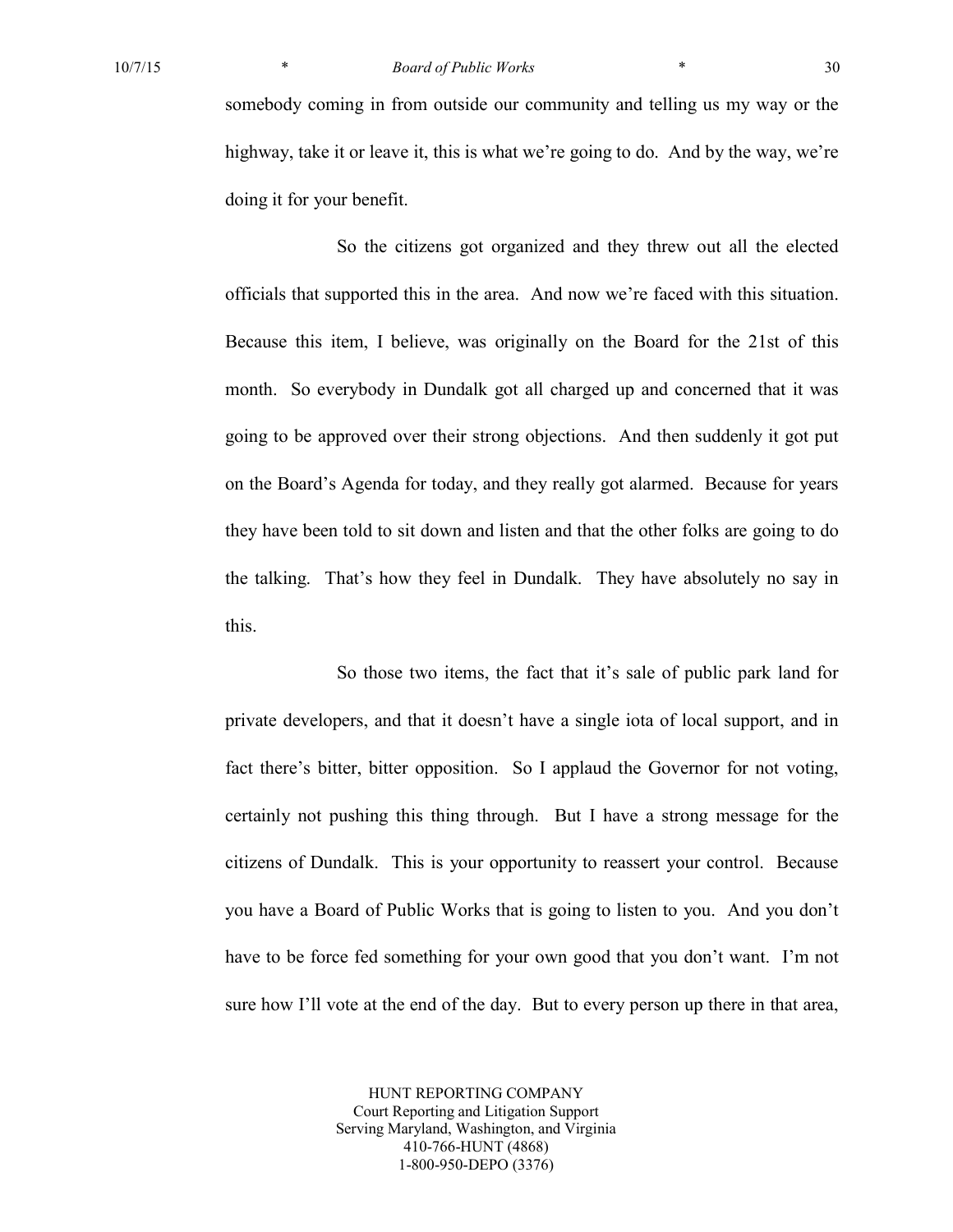take advantage of this and understand that the Governor and the Board of Public Works is empowering you, the smallest citizen, to stand up and be heard.

So thank you for doing this, Lieutenant Governor Rutherford. And, but this project is not in limbo. This project is not somehow going to be pushed through at midnight without the public's support. It has got to have the support of every local official there. It's got to have the support of every citizen group. It has got to have a whole new approach taken, which could start with folks, we'd like to get people from the community together and we'd like to actually ask you what you would like. So kudos, and join you in sending this off the Agenda. But I certainly hope that folks up in Dundalk understand that this is a huge victory for the little people. Thank you.

LIEUTENANT GOVERNOR RUTHERFORD: I have one additional question. And this has to do with --

TREASURER KOPP: Can I just clarify?

LIEUTENANT GOVERNOR RUTHERFORD: Oh, I'm sorry. TREASURER KOPP: And this is really just clarifying. LIEUTENANT GOVERNOR RUTHERFORD: Sure. TREASURER KOPP: What you said, Lieutenant Governor, my understanding is where it is now you, you, and the Comptroller, you are bringing together the locally elected government -- is that what I heard? Locally elected government, or their bureaucrats, or whomever, and the people?